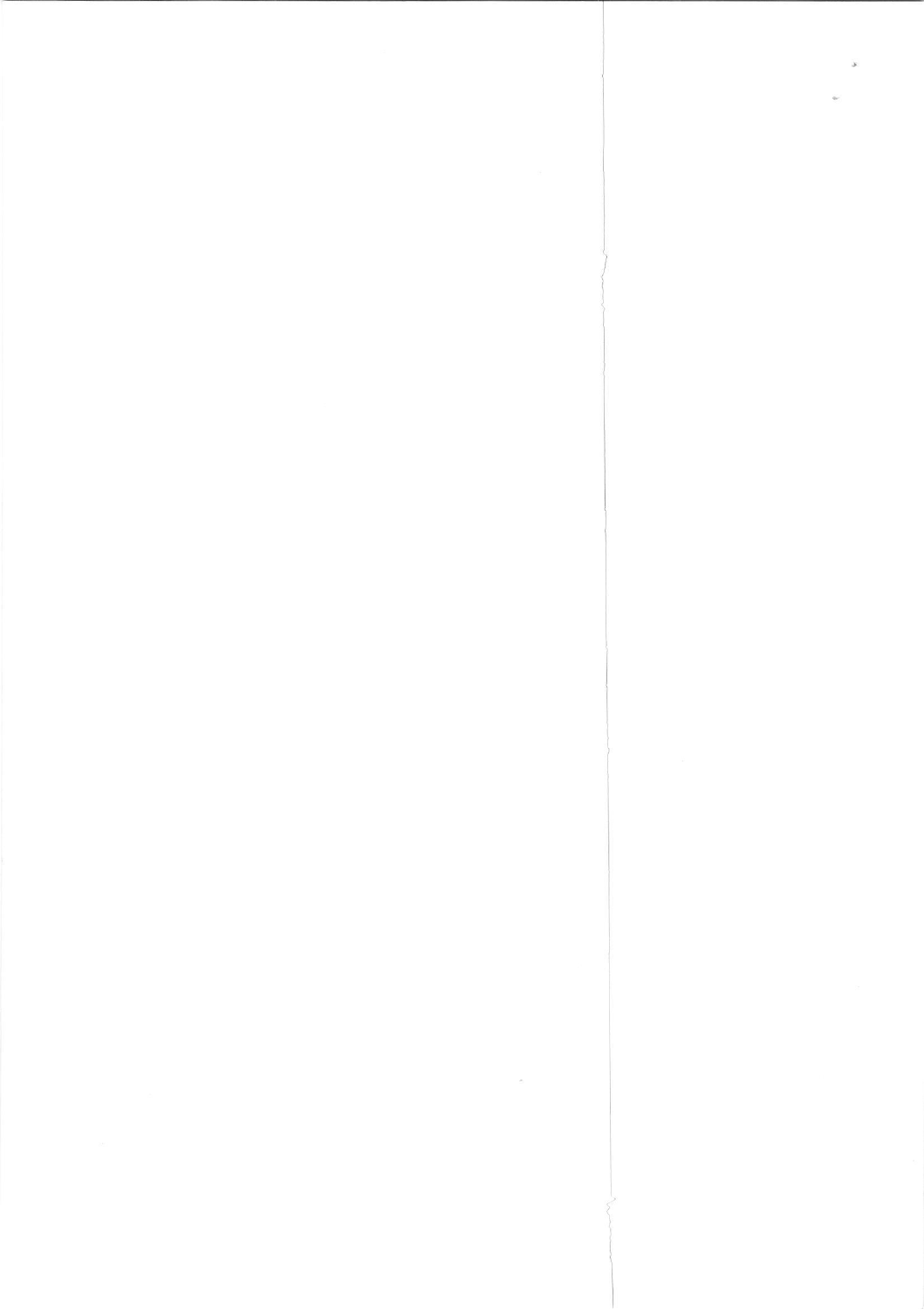വിശാല കൊച്ചി വികസന അതോറിറ്റി

പി.ബി. നമ്പർ 2012 - ഫോൺ : 2205061 - ഫാക്സ് 91 484 2206230 കൊച്ചി-682020 Website: (www.gcda.kerala.gov.in); E-mail: gcdaonline@gmail.com

തീയതി. 07.01.2022

നം.5203/ഇ3/2020/ജിസിഡിഎ

## ദർഘാസ് പരസ്യം

പറയുന്ന പ്രവ്യത്തിക്കുവേണ്ടി വ്യക്തികൾ/സ്ഥാപനങ്ങളിൽ നിന്നും താഴെ പ്രവൃത്തിയുടെ പേര് ആലേഖനം ചെയ്ത മുദ്രവച്ച കവറുകളിൽ മൽസരസ്വഭാവമുള്ള<br>ക്വട്ടേഷനുകൾ രജിസ്റ്റേർഡ്/സ്പീഡ് പോസ്റ്റ് വഴി മാത്രം ക്ഷണിച്ചുകൊള്ളുന്നു. (കൊറിയർ  $G.S.T.$  രജിസ്ട്രേഷൻ ഉണ്ടായിരിക്കണം. G.S.T. അപേക്ഷകർക്ക് സ്വീകരിക്കുന്നതല്ല). രജിസ്ട്രേഷൻ സർട്ടിഫിക്കറ്റിന്റെ പകർപ്പ് ക്വട്ടേഷനോടൊപ്പം സമർപ്പിക്കേണ്ടതാണ്. G.S.T.യുമായി ബന്ധപ്പെട്ട അതാത് സമയത്തെ സർക്കാർ ഉത്തരവുകൾ കിട്ടേഷന് ബാധകമായിരിക്കുന്നതാണ്.

| $L\oplus\mathcal{D}$<br>നമ്പർ | പ്രവൃത്തിയുടെ പേര്                                                                           | അടങ്കൽ<br>തുക       | ദർഘാസ്<br>C <sub>0</sub> 000<br>വില   | നിരതദ്രവ്യം | G00000<br>വിൽപ്പന<br>നടത്തുന്ന<br>അവസാന<br>തീയതിയും<br>സമയവും | ദർഘാസ്<br>സ്വീകരിക്കുന്ന<br>അവസാന<br>തീയ്യതിയും<br>സമയവും |
|-------------------------------|----------------------------------------------------------------------------------------------|---------------------|---------------------------------------|-------------|---------------------------------------------------------------|-----------------------------------------------------------|
|                               |                                                                                              |                     |                                       |             |                                                               |                                                           |
|                               | കലൂർ-കടവന്ത്ര<br>GOOUD<br>നടപ്പാതയിലെ മരങ്ങളുടെ<br>ശിഖരങ്ങൾ മുറിച്ച് മാറ്റുന്ന<br>പ്രവൃത്തി. | Rs.<br>$1,33,866/-$ | Rs. $525/-$ + Rs. $3,350/-$<br>G.S.T. |             | 20.01.2022<br>$3.00 \text{ all.}$ ngo.                        | 27.01.2022<br>$4.00 \text{ all.}$ ano.                    |

പൂരിപ്പിച്ച ദർഘാസുകൾ 27.01.2022 വൈകിട്ട് 4.30 pm-ന് ഹാജരുള്ള കരാറുകാരുടെ സാന്നിദ്ധ്യത്തിൽ തുറക്കുന്നതാണ്. സെക്രട്ടറി, ജിസിഡിഎയുടെ പേരിൽ പ്ലഡ്ജ് ചെയ്ത നിരതദ്രവും ദർഘാസിനോടൊപ്പം സമർപ്പിക്കേണ്ടതാണ്. കൂടുതൽ വിവരങ്ങൾക്ക് പ്രവൃത്തി സമയങ്ങളിൽ ജിസിഡിഎ ഓഫീസുമായി ബന്ധപ്പെടേണ്ടതാണ്. ഫോറം വില യാതൊരു കാരണവശാലും തിരികെ നൽകുന്നതല്ല. ദർഘാസൂകൾ ഒന്നായോ മുഴുവനായോ യാതൊരു ജിസിഡിഎ സെക്രട്ടറിയിൽ അധികാരം കൂടാതെ നിരസിക്കുവാനുള്ള കാരണവും ജിസിഡിഎ കാലതാമസത്തിന് തപാലിലുണ്ടാകുന്ന നിക്ഷിപ്തമാണ്. ഉത്തരവാദിയായിരിക്കുന്നതല്ല.

> $69a$ എക്സിക്യൂട്ടീവ് എഞ്ചിനീയർ (i/c)

സ്വക്ഷങ്

RPR-11.01.2022

Lubariti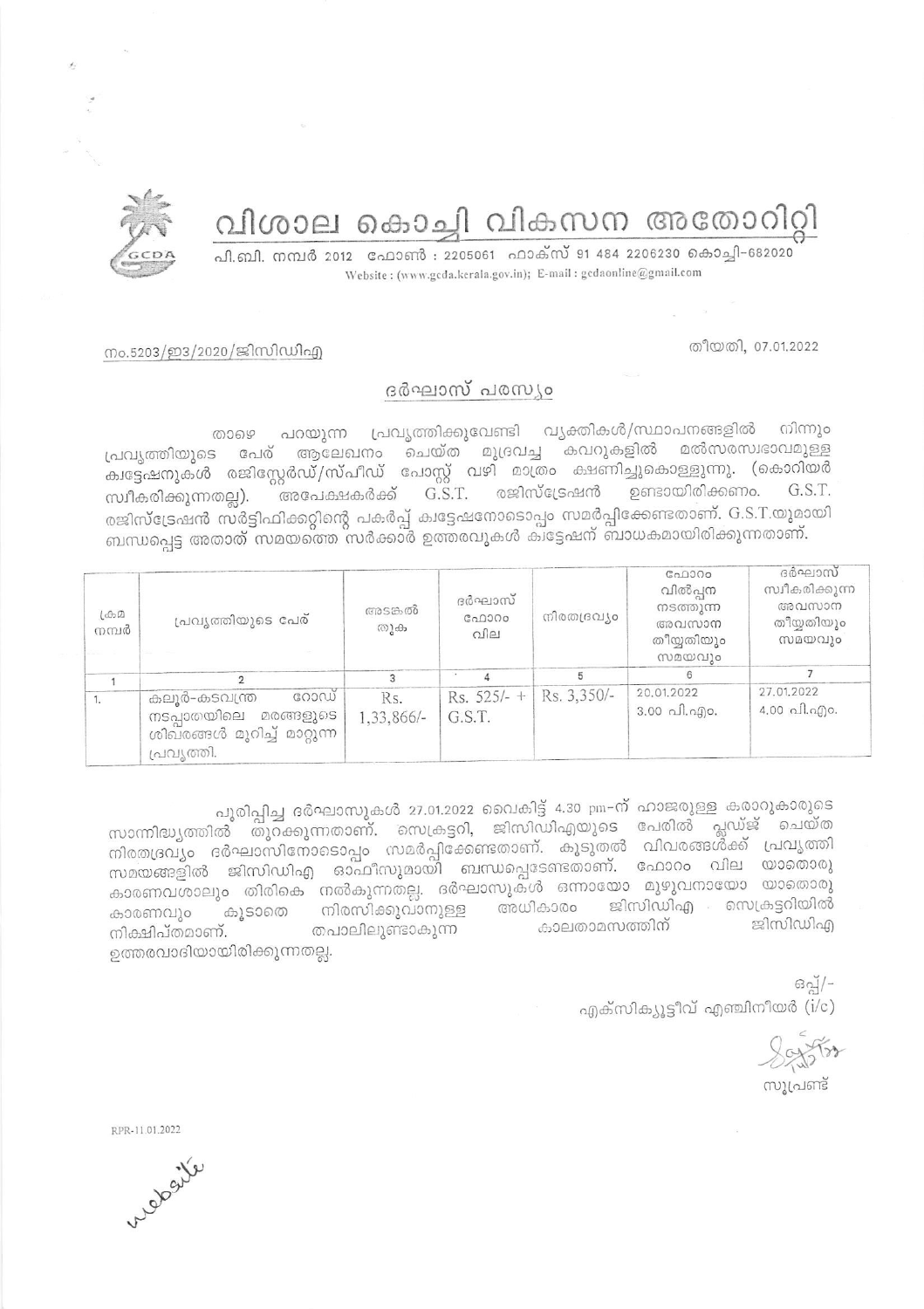